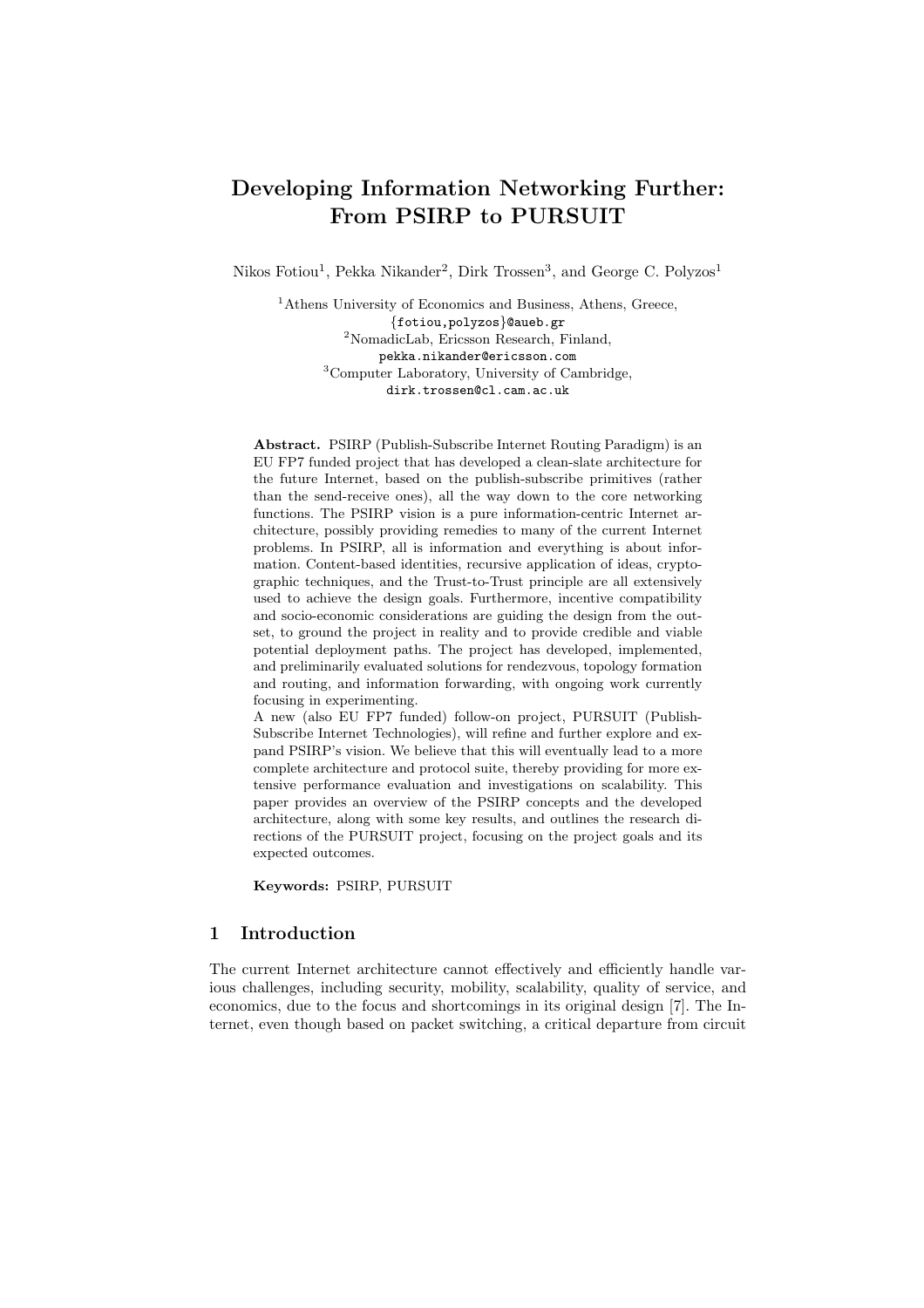switching used in the telephone network, still resembles significantly to the telephone network in many design choices — and since its inception this design has been hardly changed. A key goal of the Internet was to efficiently interconnect mainframes and minicomputers, and to provide efficient remote access to them. This end-to-end approach and especially its specific practical implementation, however, have been identified as a root cause of many limitations of the current Internet architecture. Various add-ons, such as NATs, Mobile IP, CDNs, p2p overlays, etc., all violate, in various ways, several aspects of the original Internet architecture in order to provide answers to features that were not part of the original design (or the original requirements). Moreover, the original Internet architecture and protocols were developed assuming a benign and cooperative environment, which is far from today's reality, where competition is widespread and lack of trust and security threats, such as malware, denial of service attacks, and phising, have become more and more prevalent.

More recently, it has been observed that information has become at the heart of almost all communication and, in particular, of Internet use [10]. This information-centric usage of the Internet raises various architectural challenges, many of which are not effectively handled by the current Internet architecture [29]. The challenges include medium-independent information access, tussle mediation through information governance, privacy and accountability through controlled information dissemination, and information scarcity.

It seems that it is time for a shift from the current Internet, which interconnects machines, towards a new Internet that interconnects information. PSIRP (Publish-Subscribe Internet Routing Paradigm), an EU FP7 funded research effort, has created, implemented, and initially evaluated a clean-slate, information oriented future Internet architecture, aiming at overcoming most limitations of the current Internet. Its goal is to bring out the role of information as the main building block of the (future) Internet. This new architecture is based on a paradigm completely different from the current one. PSIRP is based on pure, through-the-stack application of the Publish-Subscribe paradigm.

The Publish-Subscribe paradigm is an alternative to the commonly used Send-Receive paradigm. The communication architectures that are build based on this paradigm are composed of three basic elements: publishers, subscribers, and a network of brokers [6]. Publishers are information owners or disseminers that advertise information availability by issuing publication messages. Subscribers are information consumers, expressing their interest for specific information items by issuing subscriptions. Between the publishers and subscribers there exist a network of brokers that is responsible for routing publication and subscription messages, for matching publications with subscriptions, as well as for initiating the information forwarding process from publishers towards subscribers. The broker at which the publication-subscription matching takes place (for a particular publication) is known as the rendezvous point (RP) (of that publication). The existence of such rendezvous points allows for publisher-subscriber decoupling both in terms of location and time, location-identity split, multihoming and mobility, and anonymity.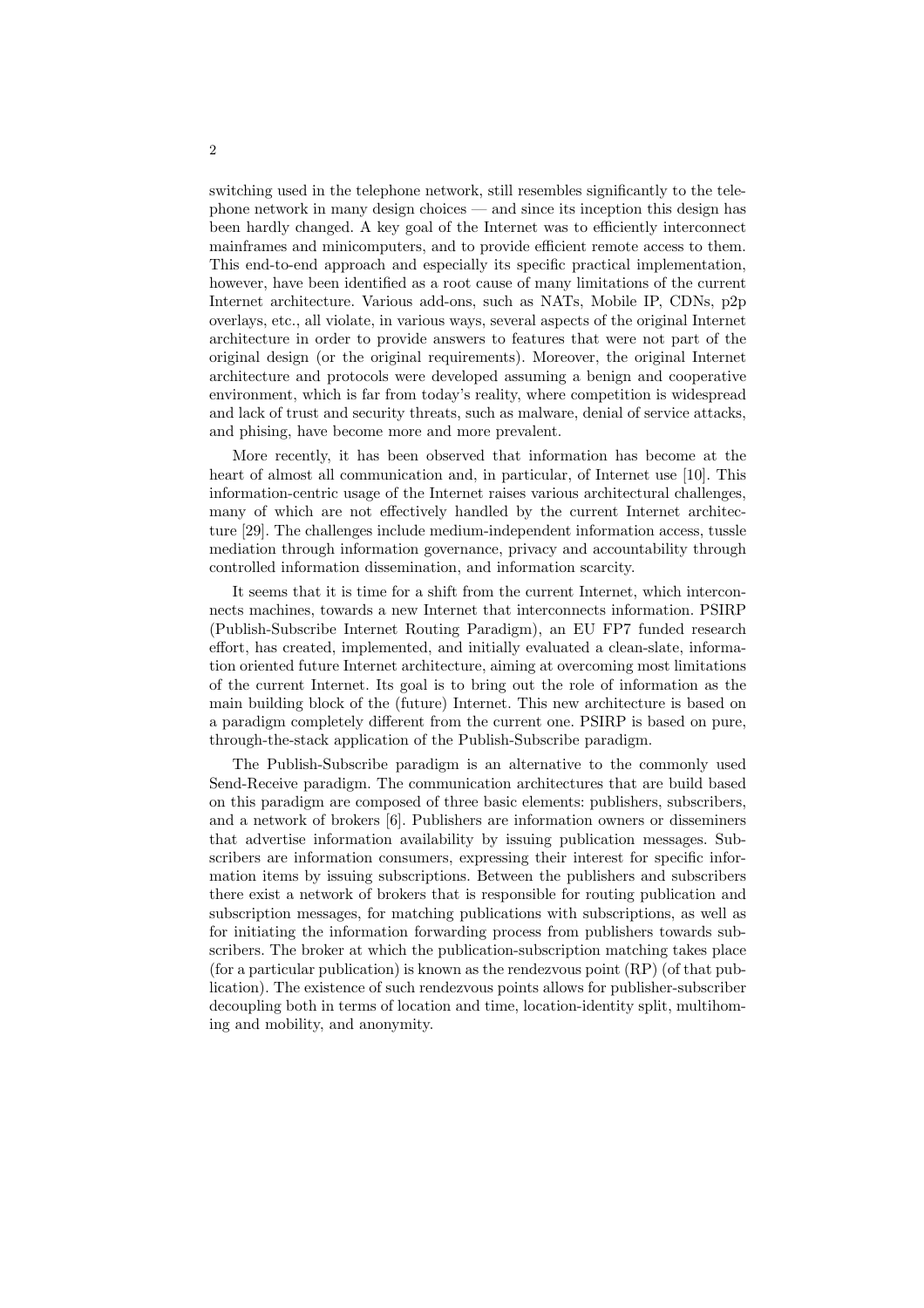The PSIRP project envisions a publish-subscribe-based, information-centric Future Internet architecture, in which the current Internet limitations will be removed through the design of a set of new core network mechanisms, rather than by add-on fixes. It envisions a robust, reliable, and extensible Internet. PSIRP has produced a specific internetworking architecture, with specific proposals in many key areas, such as rendezvous, topology formation and routing, and information forwarding. It includes integrated support for anycast and multicast, caching, multihoming and mobility, and security and privacy. A PSIRP prototype has been implemented and is available under open source license terms [24]. Moreover, a PSIRP testbed across Europe is already being established for testing native PSIRP applications.

The PURSUIT project can be considered as a continuation of the PSIRP work. Starting in fall 2010, PURSUIT is expected to revisit the PSIRP architecture, to develop missing or only partially developed components, and to produce and evaluate alternative designs, as well as to expand dissemination and exploitation. A significant challenge is to scale the practical experimental network from the current few nodes to hundreds or more. In this paper, we provide an overview of the PSIRP architecture and present its core elements and functions. The rationale and solutions that PSIRP has developed, in order to address the requirements of a Future Internet architecture, are being presented, along with our vision for their planned culmination in PURSUIT.

The remainder of this paper is organized as follows. Section II introduces PSIRP and its architecture, as well as its key contributions. In section III, the main goals of the PURSUIT project are highlighted, and, in Section IV, related work in other projects, worldwide, is presented. Finally, in Section V, our conclusions as well as thoughts for additional work are presented.

# 2 PSIRP

The PSIRP project investigates a clean-slate internetworking architecture focusing on the information itself, rather than on the location of the information. The system architecture is built around information from the viewpoints of 'semantics' (i.e. meaning) and 'scope' (i.e. breadth of coverage). Multicast, caching in the network, mobility of end-points and information are considered mainstream and not exceptional cases that should be handled with add-on mechanisms. Moreover, security is diffused throughout all the levels of the architecture.

The PSIRP architecture abides to the following principles [27]:

- PSIRP specific principles. Here, two concepts are fundamental: the recursive nature of information semantics, and the notion of information scope as a concept of reachability.
	- Information is organised in a *multi-hierarchical* manner.
	- Scopes act as a means of information organisation; there are mechanisms that allow for scoping information on different levels of semantics (e.g. via means of rendezvous, discovery, search, and others). This limits the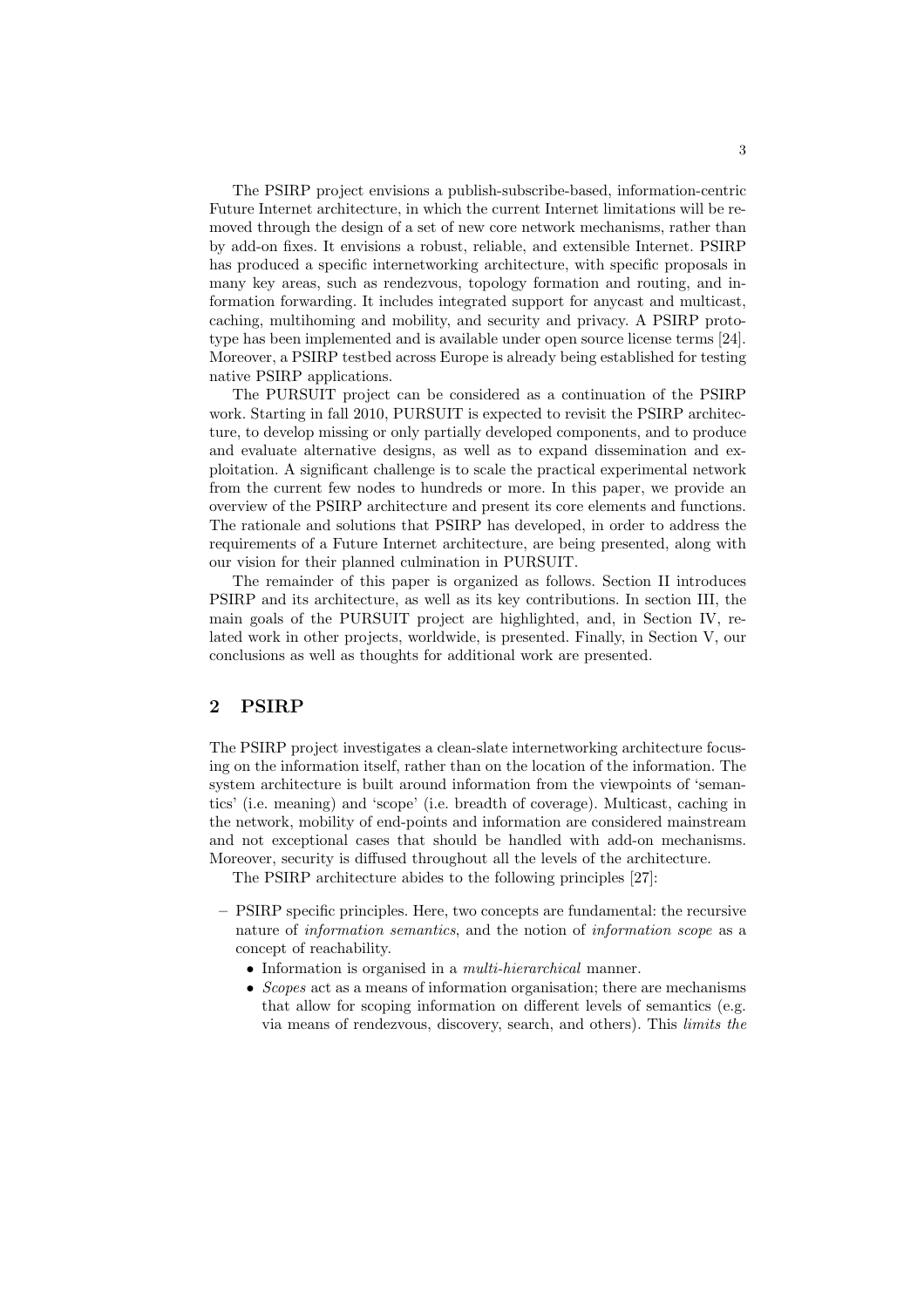reachability of information to the parties having access to the particular mechanism (e.g. rendezvous) that implements the scoping.

- The architecture is *neutral* with regard to the semantics and structure of data.
- The architecture is *receiver-driven*; no entity shall be delivered data unless it has agreed to receive it beforehand through appropriate signalling methods (limitations to this principle can apply, for instance, at the physical level).
- General principles. These principles are shared with other architectural approaches, but are still fundamental to the PSIRP architecture.
	- Trust-to-trust principle: Functions are implemented at points of the network that can be considered trustworthy from the user's (of the function) perspective.
	- Market creation: The architecture supports potentially multi-dimensional metrics of compensation that will enable effective market creation.
	- Multi-dimensionality: The effectiveness of any architectural solution is evaluated under a (multi-dimensional) metric along the dimensions of financial, social, environmental, and economical benefits.
	- Evolvability: Any solution should enable proper evolution beyond itself.
	- Minimality: No entities are introduced beyond the necessity to implement the design principles of the architecture

#### 2.1 Components and Functions

Information is the core component of the PSIRP architecture; in PSIRP everything is information [28], ranging from small ('meaningless') chunks of data to complex information items such as documents, images and videos. Information items are organized within scopes. Scopes may denote physical structures, e.g., a corporate network, or logical structures, e.g., my friends in facebook. This allows for information location and control over information dissemination. Every information item is uniquely identified by a pair of identifiers; a rendezvous identifier (RId) and a scope identifier (SId). The RId is information item specific and it has to be unique within a scope, whereas the SId denotes the scope in which an information item belongs. Scopes can be included within each other, creating a flexible structure. Both RIds and SIds are flat and endpoint independent. Flat and endpoint independent labels seem to be a natural choice for information oriented architectures as they clearly separate location from identity, allowing for properly incorporating mobility, multicasting, and multihoming into the architecture, as well as a more comprehensive notion of identity [2].

In order for a publisher to issue a publication in PISRP, it has to know the SId of a scope within which it wants the publication to be published, as well as to create a RId for the publication. The publication's RId is then forwarded to the rendezvous node of the SId rendezvous network, which manages the publication's RId. Figure 1 illustrates a publication example. A publisher creates a publication that she wants to publish in her blog scope. A publication message is created, carrying the publication's RId as well as the blog's SId. This publication message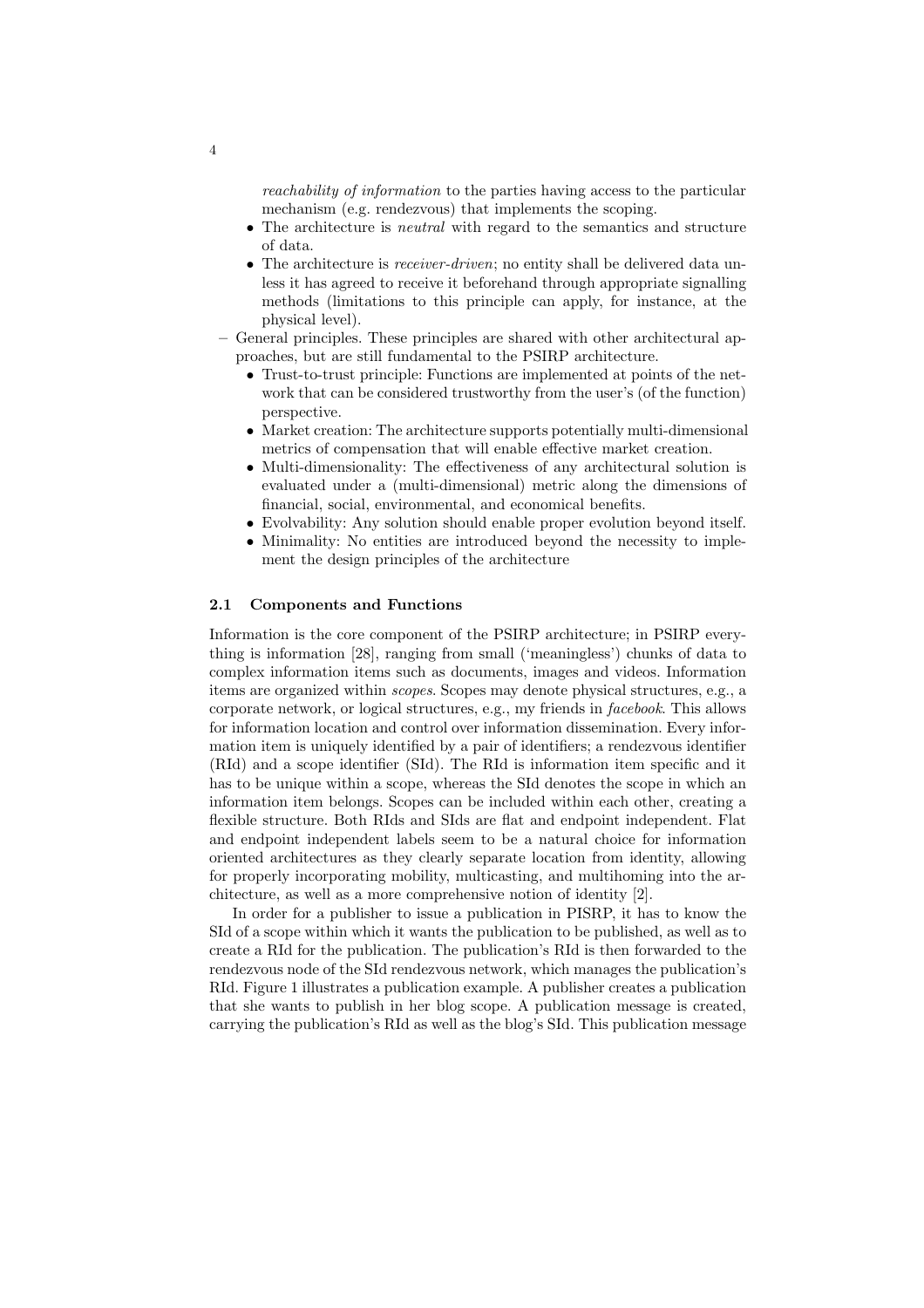

Fig. 1. Publication in a PSIRP network

is forwarded to the rendezvous node RN L, which is responsible for managing the blog's scope. In this case, the blog's scope consists of four rendezvous nodes, one of which (RN A) is the rendezvous point for this specific RId; therefore the publication message ends up at this node.

Subscriptions in PSIRP follow a similar process. A subscriber learns the RId and the SId of a desired piece of information and issues a subscription message towards the appropriate rendezvous point. When his subscription message reaches the rendezvous point, a forwarding path is created from the publisher towards the subscriber and the desired piece of information is sent through this path. The forwarding path creation process, as well as the forwarding procedure, follow an MPLS-like, label-based approach [28]. Each active publication is assigned a forwarding identifier (FId) that denotes the forwarding path that this item has to follow.

PSIRP's operation is based on three basic functions that are recursively executed in all layers of the architecture. These functions are the rendezvous, the topology and routing, and the forwarding functions [25]. The rendezvous function is responsible for matching subscribers' interests with publications. The topology function monitors the network topology and detects changes using various techniques, depending on the layer of the architecture within which it is implemented. Within the same module, the routing function is responsible for creating information delivery paths. Finally, the forwarding function implements information forwarding throughout the delivery paths.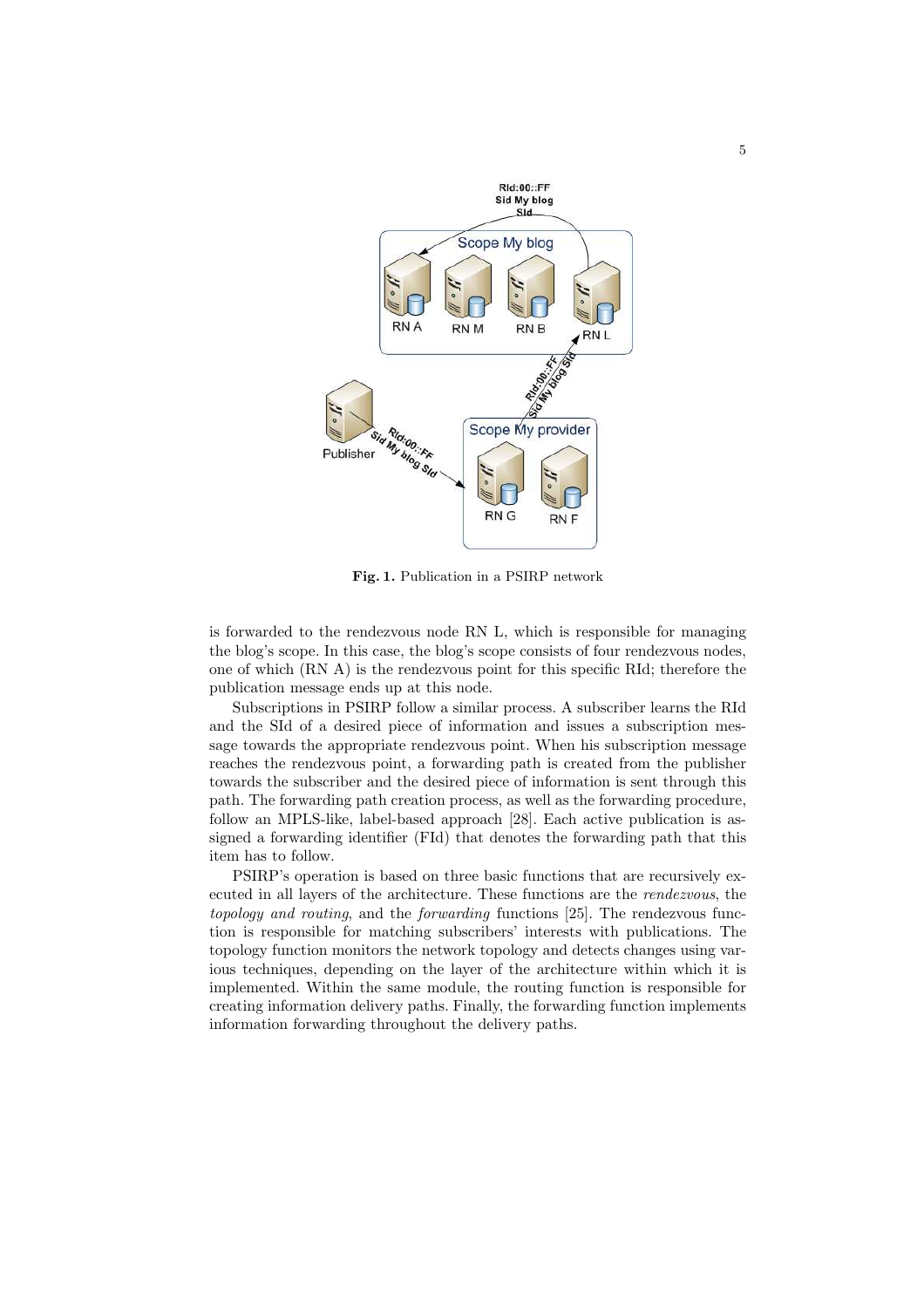#### 2.2 Key outcomes

PSIRP has studied the potential of having an Internet scale architecture where every information item is identified by flat, endpoint-independent identifiers. The notion of the organization of information items within scopes, introduced in this project, is expected to offer the desired scalability. Moreover, PSIRP has introduced the usage of algorithmically related information identifiers, allowing for information item grouping [28].

PSIRP has achieved line-speed label-based forwarding with the usage of an in-packet Bloom-filter (iBF) based mechanism [11]. An iBF is a data structure that encodes the data delivery path in a compact manner. Although constant in size, iBFs allow for Internet scale data delivery paths, enabling at the same time loop prevention, fast path recovery, and small-scale multicast. iBFs may be constructed in an information-flow-specific manner, with every delivery path being encoded in a flow-identifier dependent way. This makes it almost impossible for an attacker to create crafted iBFs that would lead to DoS attacks or to information leakage. As a backwards compatible option, iBFs formation is also possible through the usage of an MPLS-like approach, named MPSS [30]. MPSS is an approach designed to compute a delivery path or tree on the graph of the network, to compute an iBF for it, and to optionally allocate resources. Moreover, the NetFPGA implementation of the basic iBFs demonstrated the applicability of this technique over high-speed (1Gbps) links [17].

PSIRP has also studied the security requirements for a publish-subscribe based Internet architecture [21], as well as the possibilities for applying existing work on cryptographic protocol analysis in a pure publish-subscribe architecture [23]. Moreover, new security mechanisms have been developed. As an example, PLA [19] is a novel mechanism for protecting the networking architecture, based on the assumption that per-packet public key cryptographic operations are possible at wire speed in high speed networks, due to new cryptographic algorithms and advances in semiconductor technology. PLA can also be used to provide accountability, billing and Internet-wide roaming while maintaining privacy and reducing the burden on the access networks providers [20]. At the higher layers of the architecture, information-oriented solutions have also been investigated. For example, Information ranking [9] is a mechanism developed for ranking information items based on positive votes. This mechanism achieves better results, compared to the commonly used user's ranking-based mechanism, when it comes to polluted information pieces isolation, as well as to spam prevention in publish-subscribe architectures [8].

In order to evaluate PSIRP's efficacy as well as the applicability of PSIRP principles, an overlay architecture on top of access network routers was designed, supporting multicast, caching, and mobility. The goal of this architecture is to allow proxy participation of end-hosts into an inherently information-centric overlay architecture. In this way, operators are expected to gain control of the traffic in their network and benefit from the multicast data delivery mode, while improving the resulting data delivery structures by eliminating data forwarding from end-hosts. The information-centric character of the proposed architecture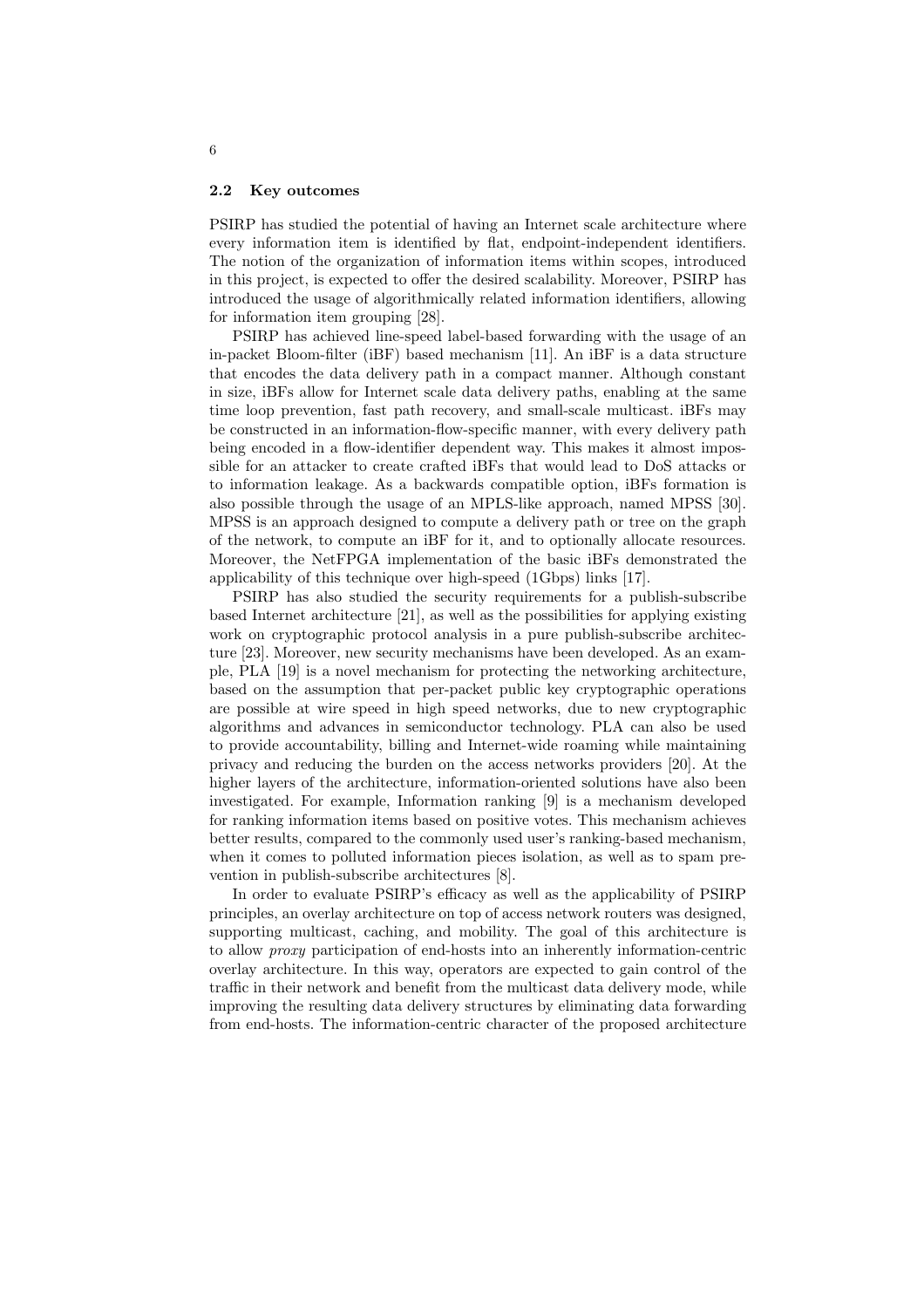was further enhanced by a distributed caching scheme designed to operate in conjunction with the multicast delivery mechanism so that content is provisioned either via multicast or via unicast from a nearby cache location [16]. This overlay variant was evaluated through the simulation of large scale deployments and the results verified expectations. As far as the multicast tree creation is concerned, this overlay variant shows a significant improvement in the resulting tree properties, such as path stretch and link stress, as well as a reduction in the overlay network establishment and maintenance overhead, at the cost of increased forwarding overhead for the access routers [12]. Moreover, the caching mechanism achieves a high cache hit ratio, reaching values up to 98,5% when it comes to large cache sizes. Finally, it was found that when it comes to mobile nodes, our architecture achieves 50% less packet loss than Mobile IPv6 as well as almost zero resume time [14, 15].

Taking a step further, since a synchronized Internet-wide deployment of any network architecture seems infeasible, particular attention was paid to the evaluation of this overlay architecture as it gradually gets deployed across the Internet. In this direction, the specifics of an incremental deployment process, in which the ISPs progressively add the overlay publish-subscribe functionality on top of their existing infrastructure, were investigated. This investigation included both the dimensions of inter-ISP and intra-ISP incremental deployment. The simulation results demonstrated that network operators have strong incentives to adopt the proposed architecture, such as significant gains in terms of transmission load in their network and end user satisfaction. Even after initial deployment, network operators supporting the proposed architecture have a consistent advantage over the remaining ones. The simulation results also show that sparse intra-domain deployments are sufficient, indicating that an operator can reap the benefits of the proposed architecture by deploying it at only 25% of its routers, regardless of what other operators do [13].

In order to perform experiments with native PSIRP applications, a multisite PSIRP testbed is being created. Figure 2 shows the PSIRP testbed setup. The testbed spans across Europe – Athens, Sofia, Aachen, Essex, Cambridge, and Helsinki – and there are plans for expanding it to U.S., with M.I.T. participation. It includes VPN links, as well as two fibre links. Every node in the PSIRP testbed runs a PSIRP network prototype and applications, such as file transfer, real-time voice and video streaming, which will be tested and evaluated.

## 3 PURSUIT

PURSUIT aims at revisiting the PSIRP architecture, filling in missing components and improving the existing ones, by taking advantage of all the lessons learned and of all the experience that has been accumulated during PSIRP's span. All layers of the architecture, including the link and the physical layers, of both wireless and wireline technologies, will be considered with an informationonly and address-less approach.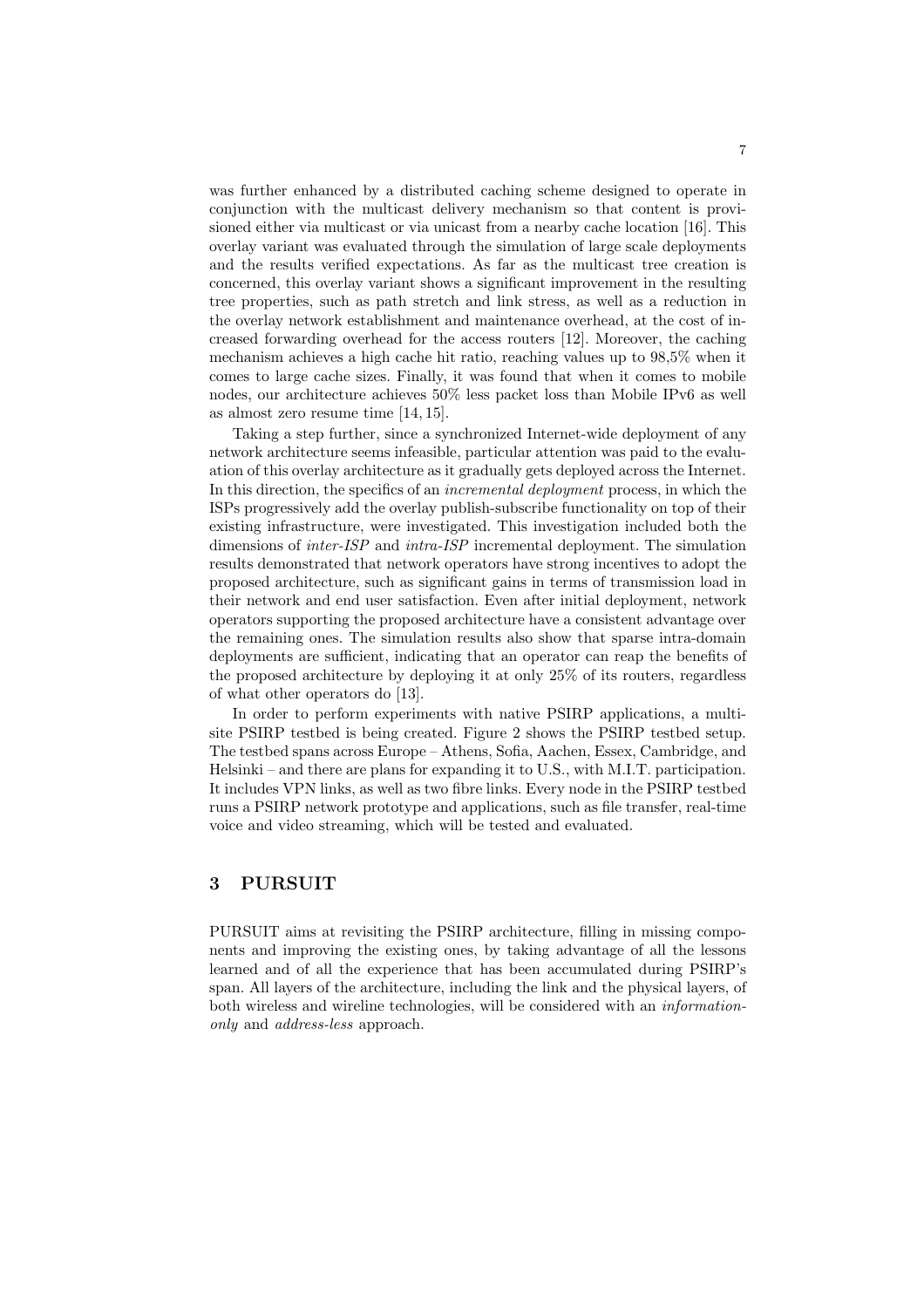

Fig. 2. PSIRP Testbed

The PURSUIT project will abide to the Design for Tussle approach [4], enabling flexibility when it comes to existing as well as to new tussles. The information-centric nature of this new architecture is expected to allow better resource utilization in both wireless and wireline environments. More specifically, in wireless environments, better spectrum allocation and effective mobility handling are anticipated, whereas in wireline environments, PURSUIT is expected to harvest the full potential of the future transparent optical networks. In particular, in-network caching will be further investigated and enhanced, leading to better and more effective information distribution, including completely new transport protocols. Throughout the project security will play crucial role, with trust, privacy, and information accountability being in the research spotlight.

#### 3.1 Main goals

8

The flat-label-based information identification introduced in PSIRP will be maintained in the PURSUIT architecture. Every information item in PURSUIT will be associated with – at least – one scope, and the information organization will follow the same principles as in the PSIRP architecture. One of the primary goals of PURSUIT is the development of solutions and mechanisms that will enable providers to take advantage of these new information structures and provide innovative services that will offer them competitive advantages. Moreover, these solutions and mechanisms should be able to resolve the tussles that will occur in this information oriented environment.

In PSIRP, the notion of the algorithmic identifiers was introduced. They provide a compact and convenient way to identify pieces of information collectively, but also to identify individual sub-pieces of information. In PURSUIT,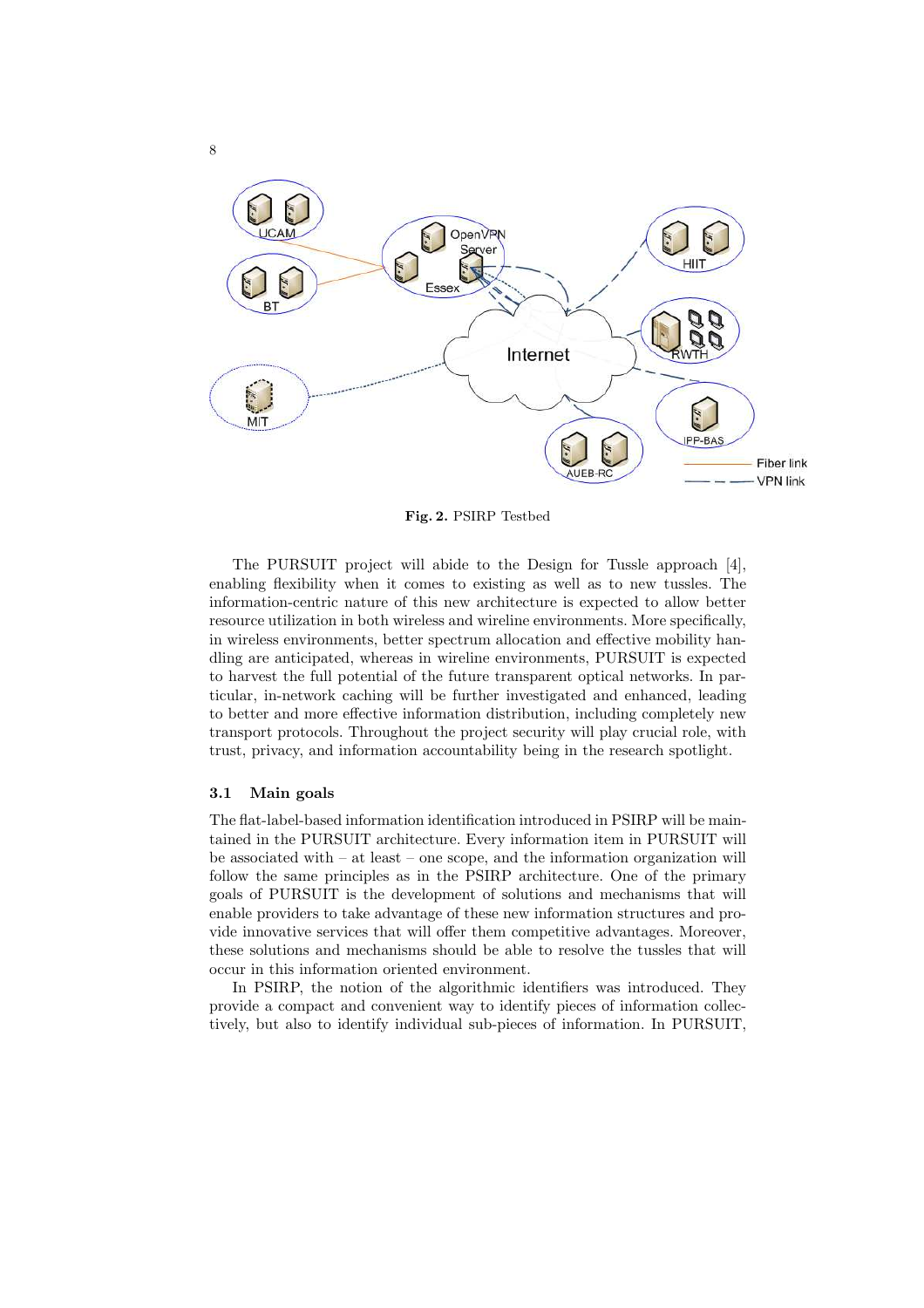it is expected that this notion will be further studied and ultimately it will be provided as a core service of the architecture. The possibility of correlating information items in an algorithmic manner opens the floor for new fragmentation techniques that will lead to the deployment of effective caching schemes. Information items will be intelligently distributed and cached. PURSUIT aims at providing caching as an in-network mechanism, in addition to the caching services that will be offered by various providers, achieving this way significant resource utilization improvement.

Caching is only one way to achieve the goal of better resource utilization, with multicast being another. In PURSUIT, we will also focus on the lower layers and on mechanisms that will enable better resource allocation and utilization at the link and physical layers, by taking advantage of the information structures that at the higher layers. We will try to show how wireless and wireline network access methods can benefit from a pure information oriented architecture.

The declared goal of PSIRP to consider mobility as a normal condition and to handle it with in-network mechanisms rather than with add-ons, remains in PURSUIT. Multicast and caching are expected to facilitate mobility support and enhance performance. Moreover, the recursive nature of the rendezvous, topology, routing, and forwarding functions is expected to allow for handling mobility as close to the mobile node as possible, meanwhile hiding it from the core network.

In PSIRP, PLA and information-centric security mechanisms were introduced. PURSUIT's goal is to enhance the notion of trust, to provide accountability mechanisms even at the physical layer, while maintaining privacy. In addition, to develop a framework that will enable the flexible definition of policies that will dictate topology formation, forwarding decisions and information dissemination, at all levels of the architecture.

In order for a publish-subscribe solution to be deployed, proper evaluation, understanding of the socio-economics forces as well as a realistic migration strategy are needed. PURSUIT anticipates achieving all of them. The PSIRP testbed, the large scale simulation tools whose development started during PSIRP, as well as the socio-economic work and the overlay variant of PSIRP are expected to be the driving forces that will lead to the achievement of this goal. Moreover, the PURSUIT team will seek collaborations with other projects developing similar architectures and technologies in order to join forces towards a realistic evaluation framework.

## 3.2 Expected Outcomes

One of the main outcomes of the PURSUIT project is expected to be a suite of information-centric protocols, solutions, and mechanisms that will handle all aspects of inter-networking, including mobility, caching, transport, flow and error control. PURSUIT's anticipation is that all these methods will have been properly tested and evaluated under realistic conditions, and, therefore, they will be relatively ready for deployment in the future Internet.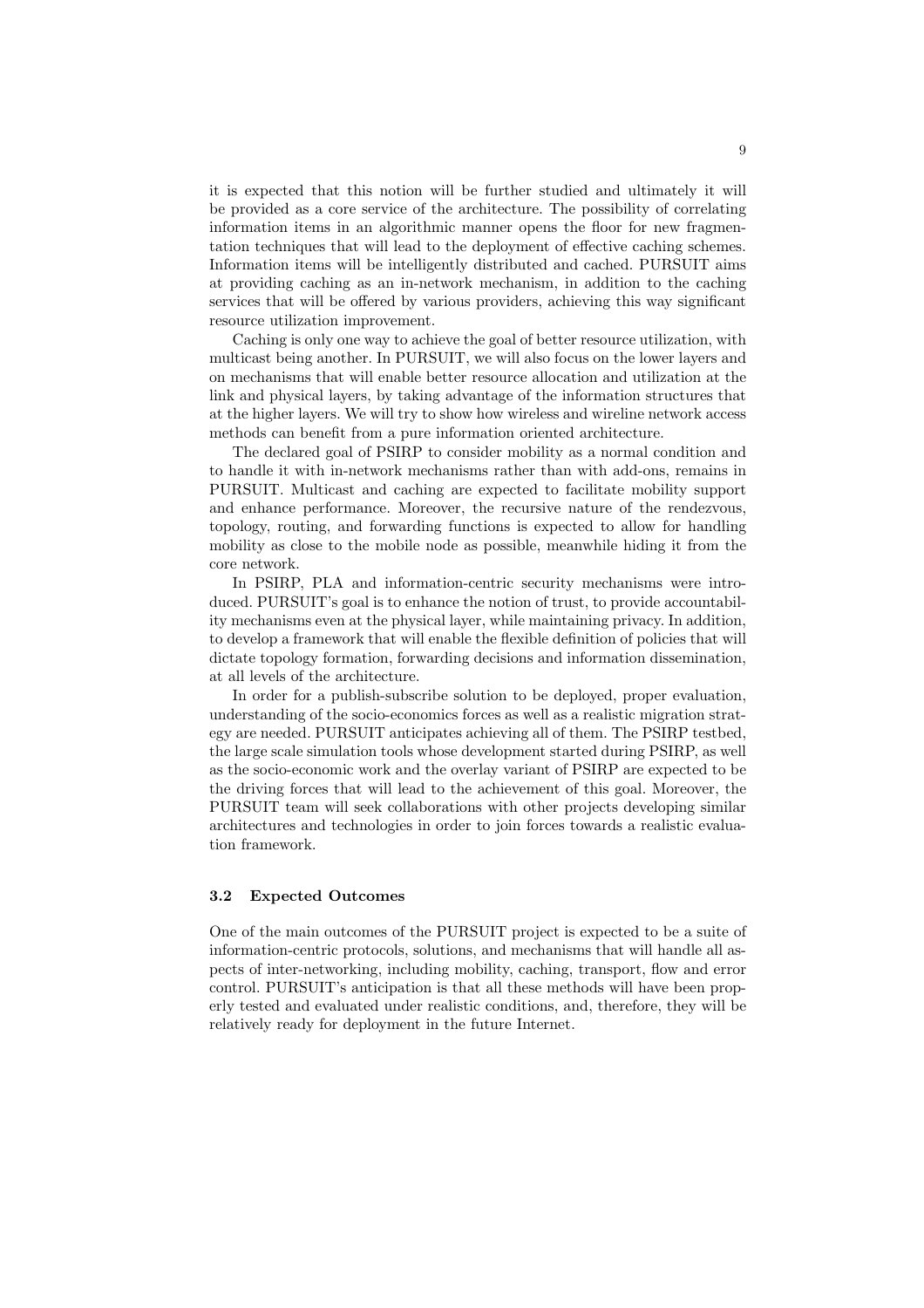PURSUIT is expected to have a significant impact on the techniques used in order to build wireless and wireline networks. Applying an information-only approach to the physical as well as to the link layer will lead to a new form of network access. This new form of network access will cooperate with the higher layers of the architecture, which will also be organized around information (but for which this seems less of a dramatic departure from the status quo).

New models and tools regarding security and privacy will be created during the PURSUIT project. This new security architecture is going to consider new forms of threats and risks and their impact has to be modelled and evaluated. Furthermore, the novel security mechanisms that are expected to be created throughout the duration of this project will have to be tested and evaluated using new analytical techniques as well as new simulation frameworks.

A project such as PURSUIT is expected to have a significant socio-economic impact. An important outcome of this project will be estimation and evaluation of this impact. This estimation is planned to be achieved by identifying the tussles that will occur in this new form of inter-networking. PURSUIT will come with new socio-economic models as well as with solutions that aim towards enabling new market opportunities and a healthy socio-economic playground.

Finally, the PURSUIT project is expected to release various prototypes which, with the appropriate APIs, will allow researchers to develop new solutions that will take advantage of the PURSUIT architecture. The PURSUIT testbed, which will be deployed across all partners' sites, is hoped to play a significant role in achieving this objective.

## 4 Related work

Significant, fundamental research has been undertaken in the last few years, investigating core issues of inter-networking and many of the known shortcomings of the current Internet technologies and practices.

The Internet Indirection Infrastructure (i3) [26] and the Host Identity Protocol (HIP) [22] introduced indirection as a solution to the problems that pointto-point communication poses to mobility, multicast, and multihoming. i3 implements an IP overlay network that replaces the point-to-point communication model with a rendezvous-based paradigm, where senders send packets to a specific rendezvous-point, while receivers issue triggers on specific packet identifiers. HIP introduces a new layer in the internetwork stack between the IP layer and the transport layer. This new layer decouples host identity from location identity. PSIRP uses similar concepts through the rendezvous and topology formation processes. The problem of routing based on flat information identifiers rather than on hierarchical location-based identifiers has also been studied in the Data-Oriented Network Architecture (DONA) [18] and in the Routing on Flat Labels (ROFL) [2] projects. PSIRP borrows the information identification concept of DONA, but chooses a separate inter-domain architecture with slow and fast paths. Moreover, PSIRP extends ROLF towards flat identifiers within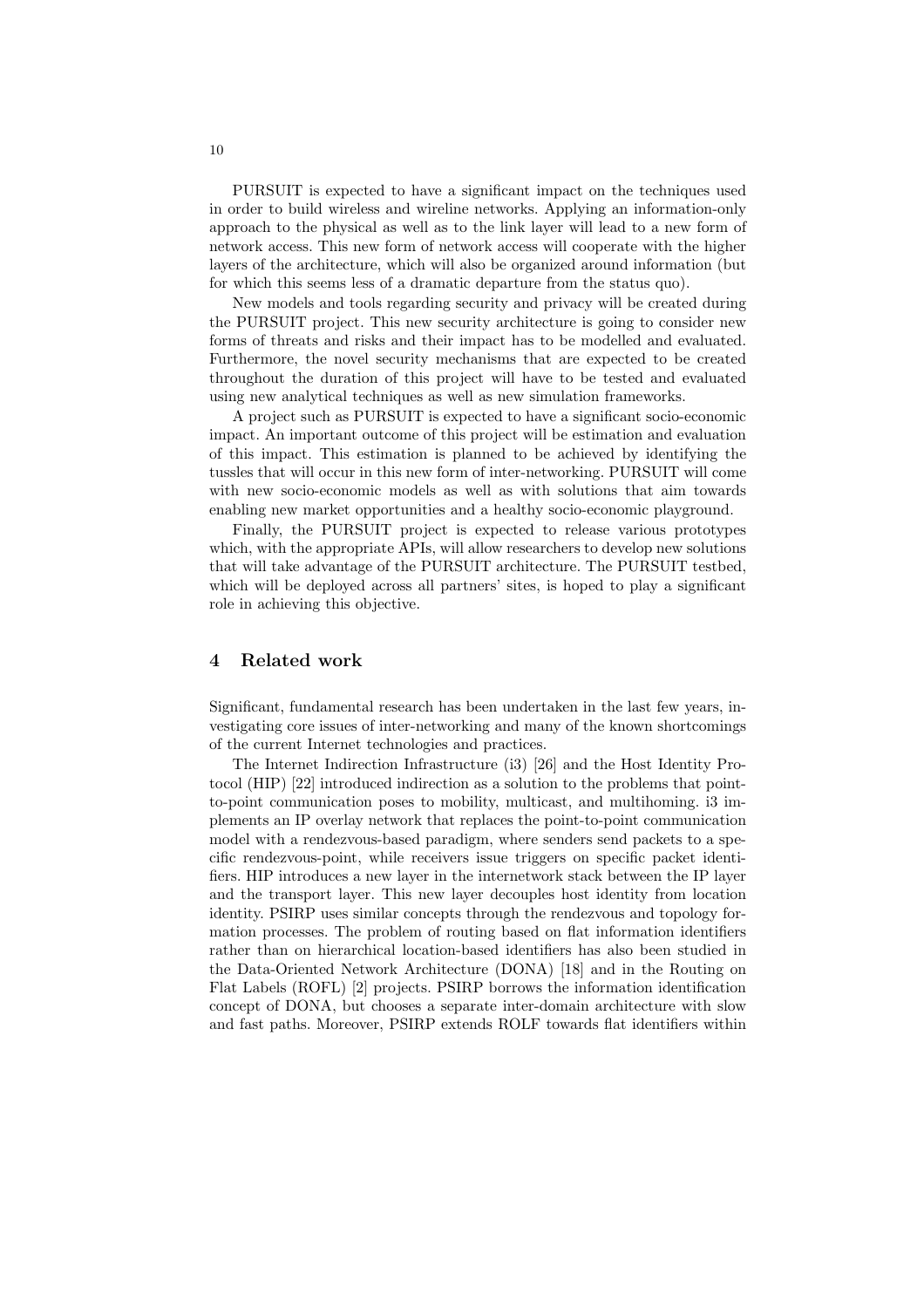hierarchical *scopes*, which are expected to offer faster information scoping, better scalability, and piecewise dissemination.

Various research projects are currently aiming at redesigning the Internet with an information-centric or content-centric perspective. CCNx [3] is a research effort that proposes routing based on hierarchical naming. In CCNx consumers ask for content by broadcasting 'Interest' packets that contain the name of the content requested. Any 'Data' packet whose content name is a suffix of the name in the 'Interest' packet is conspired that it satisfies this interest. PSIRP, on the other hand, introduces flat label identifiers organized into scopes, allowing for a variety of naming approaches to be layered on top of the internetworking architecture. Moreover, although overlaying PSIRP over the current Internet is possible, it is the declared goal of the PSIRP project to investigate a native solution that could replace the current inter-networking technology. This leads to a focus on inter-domain functions, which is not found in CCNx.

4WARD [1], another EU FP7 funded on-going research project, also advocates an information-centric Internet which will enable network diversity, allowing various types of networks to co-exist and cooperate in a smooth and costefficient manner. It envisions an Internet where networks will be self-manageable and network paths will be an active networking component that will be able to affect transport services. 4WARD borrows concepts from DONA in terms of labelling, and intends to shed light on business aspects, similarly to the socioeconomic work in PSIRP. Finally, COMET [5] is a more recent (EU FP7 funded) research effort (launched in January 2010), aiming at creating a unified approach to content location, access, and distribution, irrespectively of the intermediary used. COMET, similarly to PURSUIT, plans on using some PSIRP, or similar, concepts. Nevertheless, COMET is more focused at the higher layers of the architecture.

# 5 Conclusion

The Publish-Subscribe Internet Routing Paradigm (PSIRP) project, concluding in the Fall of 2010, has developed a clean-slate information-centric architecture for the future Internet, based on publish-subscribe (rather than send-receive) primitives, all the way down to the core networking functions. Cryptographic techniques, layerless recursive design, and the Trust-to-Trust principle are extensively used to achieve the design goals. Incentive compatibility and socioeconomic considerations are guiding the design, providing potential for a credible and viable deployment path. Solutions for rendezvous, topology formation and routing, information forwarding, including support for multicast, caching, mobility, and security, have been developed, preliminarily evaluated, implemented in prototypes, and are currently being experimented with within the PSIRP project. A new, follow-on project, PURSUIT (Publish-Subscribe Internet Technologies), will further refine and expand PSIRP's technologies, eventually leading to a more complete architecture and protocol suite and more extensive performance evaluation and investigation of scalability. In this paper, we have provided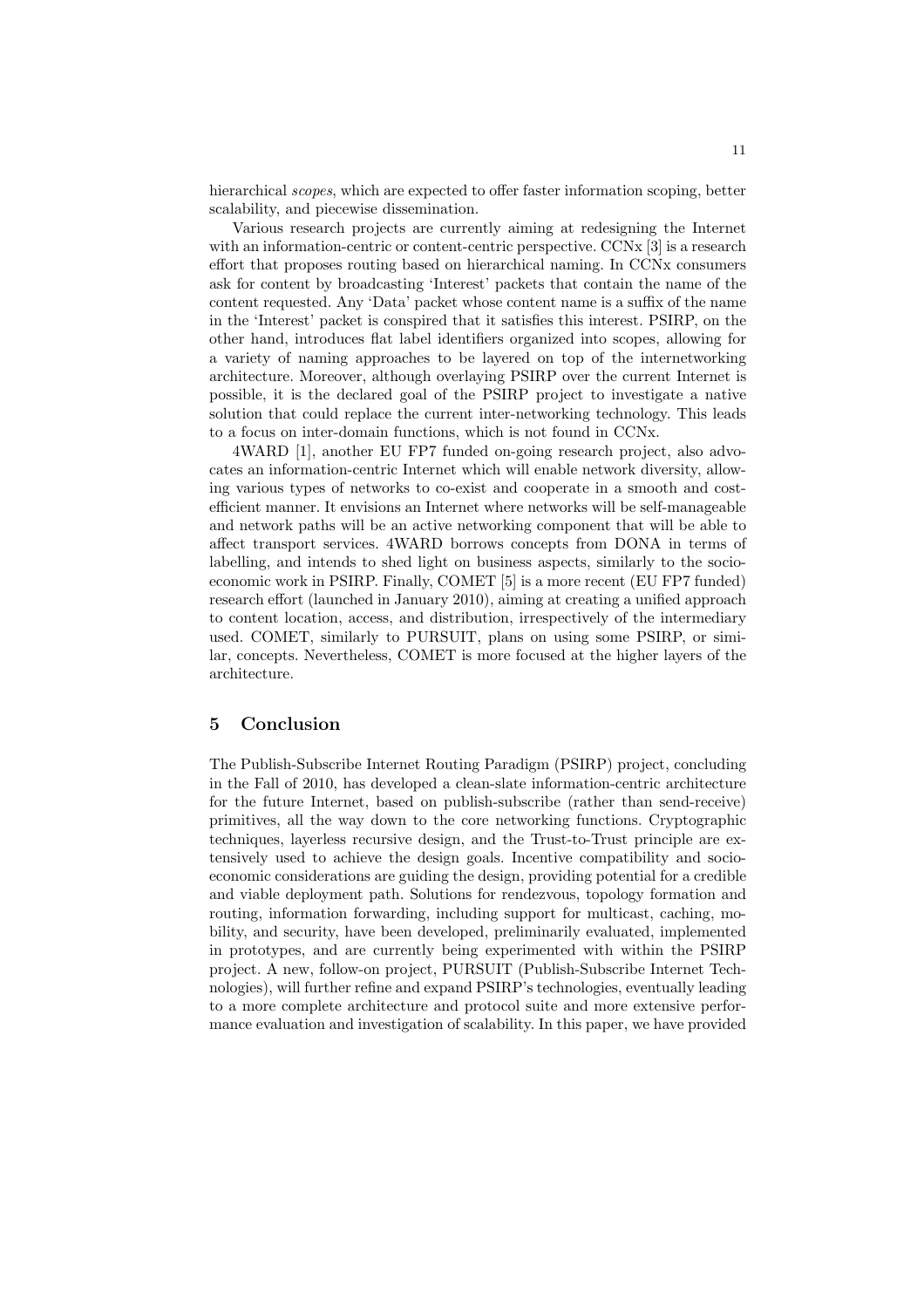an overview of PSIRP concepts, the developed architecture, and briefly discussed key results. We have also outlined the research directions of PURSUIT, focusing on its goals and expected outcomes.

#### Acknowledgment

The work reported in this paper was supported in part by the ICT PSIRP project under contract ICT-2007-216173 and by the ICT PURSUIT project under contract ICT-2010-257217

## References

- 1. 4WARD: Web site (2010). http://www.4ward-project.eu
- 2. Caesar, M., Condie, T., Kannan, J., Lakshminarayanan, K., Stoica, I.: ROFL: routing on flat labels. ACM SIGCOMM Computer Communication Review 36(4), 374 (2006)
- 3. CCNx: Web site (2010). http://www.ccnx.org
- 4. Clark, D., Wroclawski, J., Sollins, K., Braden, R.: Tussle in cyberspace: defining tomorrow's internet. IEEE/ACM Transactions on Networking 13(3), 462–475 (2005)
- 5. COMET: Web site (2010). http://www.comet-project.org
- 6. Eugster, P.T., Felber, P.A., Guerraoui, R., Kermarrec, A.M.: The many faces of publish/subscribe. ACM Comput. Surv. 35(2), 114–131 (2003)
- 7. Feldmann, A.: Internet clean-slate design: what and why? SIGCOMM Computer Communication Review 37(3), 59–64 (2007)
- 8. Fotiou, N., Marias, G., Polyzos, G.C.: Fighting Spam in Publish/Subscribe Networks Using Information Ranking (2010)
- 9. Fotiou, N., Marias, G., Polyzos, G.C.: Information Ranking in Content-Centric Networks (2010)
- 10. Jacobson, V., Smetters, D.K., Thornton, J.D., Plass, M.F., Briggs, N.H., Braynard, R.L.: Networking named content. CoNEXT '09: Proc. of the 5th International Conference on Emerging Networking Experiments and Technologies pp. 1–12 (2009)
- 11. Jokela, P., Zahemszky, A., Esteve Rothenberg, C., Arianfar, S., Nikander, P.: Lipsin: line speed publish/subscribe inter-networking. SIGCOMM '09: Proc. of the ACM SIGCOMM 2009 Conference on Data Communication pp. 195–206 (2009)
- 12. Katsaros, K., Bartsotas, N., Xylomenos, G.: Router assisted overlay multicast (2009)
- 13. Katsaros, K., C. Stais, G.X., Polyzos, G.C.: On the incremental deployment of overlay information centric networks (2010)
- 14. Katsaros, K., Fotiou, N., Polyzos, G.C., Xylomenos, G.: Overlay multicast assisted mobility for future publish/subscribe networks (2009)
- 15. Katsaros, K., Fotiou, N., Polyzos, G.C., Xylomenos, G.: Supporting mobile streaming services in future publish/subscribe networks (2009)
- 16. Katsaros, K., Polyzos, G.C., Xylomenos, G.: A hybrid overlay multicast and caching scheme for information-centric networking (2010)
- 17. Keinänen, J., Jokela, P., Slavov, K.: Implementing zFilter based forwarding node on a NetFPGA. In: Proc. of NetFPGA Developers Workshop (2009)